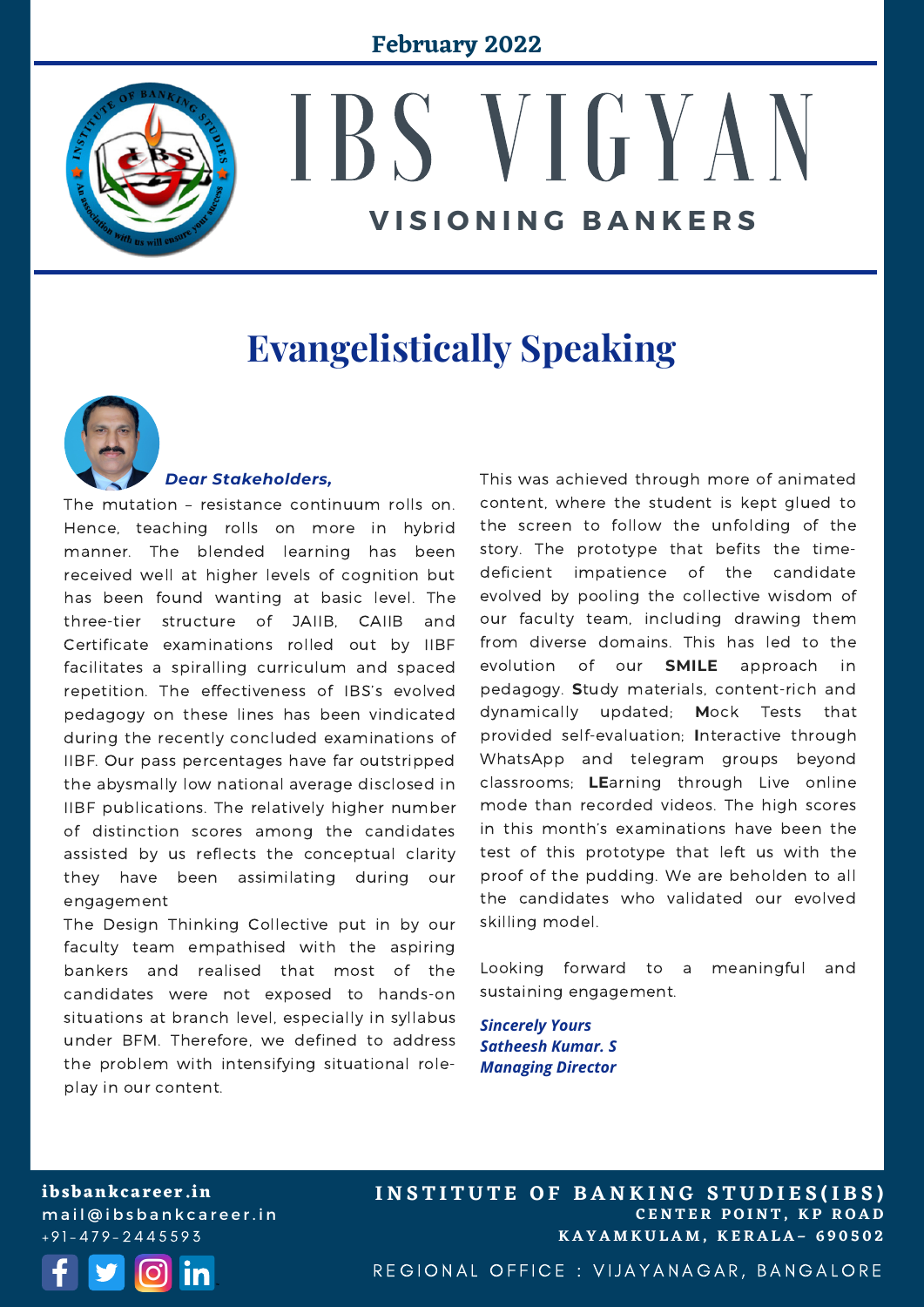

**ibsbankcareer.in** mail@ibsbankcareer.in + 9 1 - 4 7 9 - 2 4 4 5 5 9 3



# **CURATED CUBE**

The much-awaited Offer For Sale (OFS) of LIC is so near. Yes, many would pass it on as an IPO, but it needs to be understood that no fresh shares are going to be issued by LIC, and the entire 31.62 crore shares, representing 5% stake, will be offloaded by Government. Hence, it is an OFS. A discount offer to 29 crore policy holders has opened the spurt in demand for opening new demat accounts. From Government's perspective, it's commitment in last year's budget to bridge the fiscal deficit through disinvestment could turn to be more meaningful, if this OFS can muster upwards of ₹ 50,000 crores to them. It might sound an appropriate coincidence that SEBI has launched a mobile app aimed at Investor Education termed "Saa₹thi" in late January.

RBI has come out with Master Directions on Credit Default Swaps (CDS). The distinction to be reiterated in understanding their scope is that CDS can be offered only for publicly traded negotiable debt – secured or unsecured corporate bonds and debentures in nonconvertible and dematerialized form. Unrated debt issued by Special Purpose Vehicles covering infrastructure projects is also eligible for covering under CDS. CDS can be offered for money market instruments like CDs and CPs. Beyond Residents, it can be offered to such nonresidents also, who are eligible to invest in corporate debt.

In the retail segment, CDS can be purchased only for hedging purpose and the CDS must not exceed in tenor and quantum of the underlying being hedged. Entities in nonretail segment can use this for hedging and otherwise, including as protection sellers. Insurance Cos, Pension Funds, Mutual Funds, Alternate Investment Funds and Foreign Portfolio Investors fall in this non-retail category. Scheduled Commercial Banks (except RRBs, SFBs, LABs and Payment Banks), NBFCs with Net Owned Funds exceeding ₹ 500 crs including Standalone Primary Dealers, Exim Bank, Nabard, Sidbi and NHB are permitted to be market makers. FIMMDA has been advised to put in place a Credit Derivatives Determinants Committee to oversee definitions on Credit Event and related operational issues and aligning with international best practices. The Directions come into effect from May 9, 2022.

RBI is clear on cryptos. RBI does not address them as currency, but digital tokens. When block chain technology can be put to use in several other needy areas, the argument that cryptos support this technology is convoluted. Let buyers beware!

*Cube gives a third dimension in geometry. Curated Cube endeavors to conflate events in the market over the past month*

**I N S T I T U T E O F B A N K I N G S T U D I E S (I B S )**

**JAIIB/CAIIB Online Coaching** - *This is the sure shot key that opens up the path for an accelerated career progression. A pass in [JAIIB/CAIIB](https://ibsbankcareer.in/course/) with 90+ marks will ensure that you are handpicked for key assignments with in the country as well as overseas.*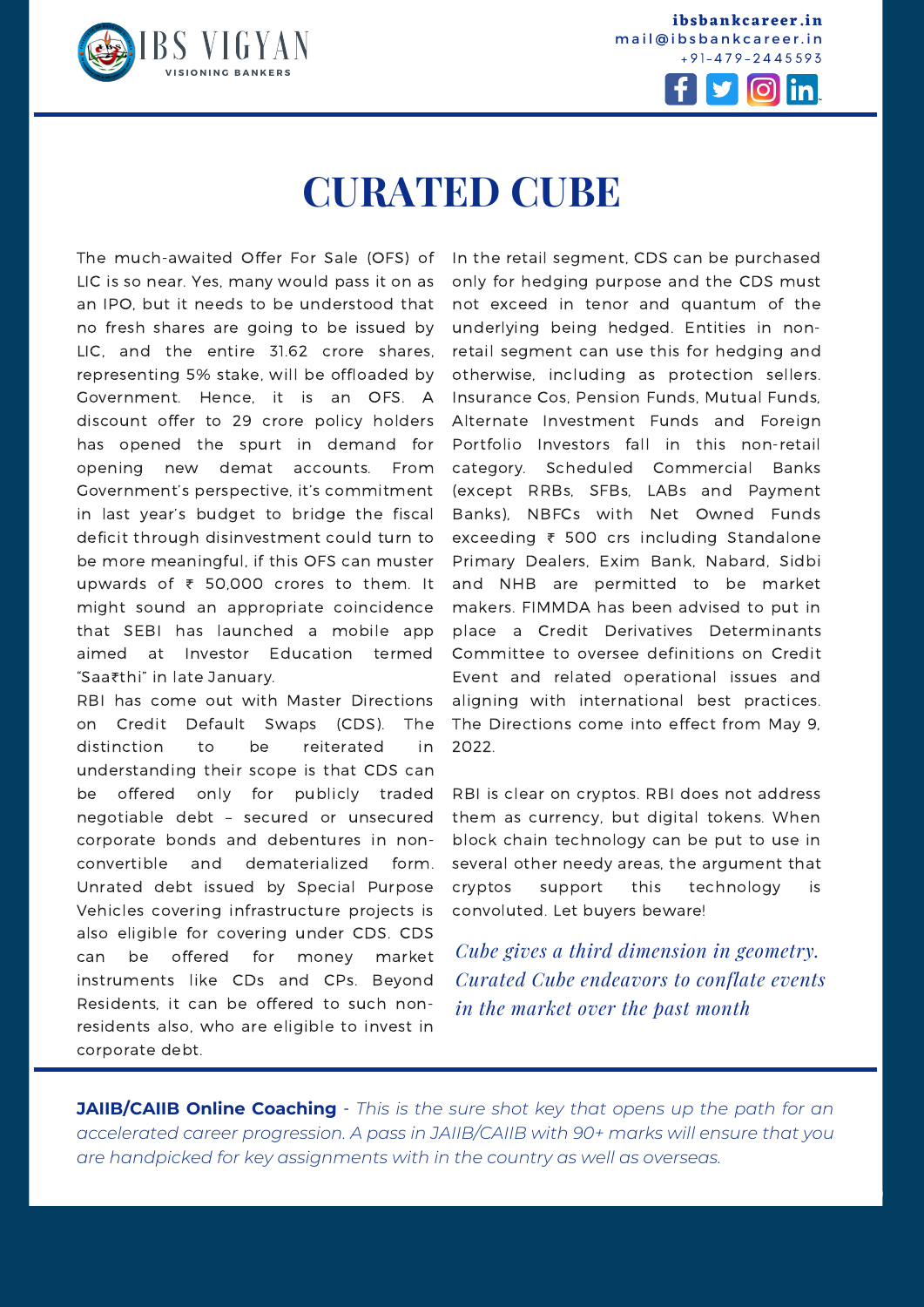

**ibsbankcareer.in** mail@ibsbankcareer.in + 9 1 - 4 7 9 - 2 4 4 5 5 9 3



# **FOURTH PILLAR**

- **LEI mandatory for cross-border deals above ₹ 50 crore** : Capital or current account cross-border transactions of more than ₹ 50 crore will mandate a 20 digit Legal Entity Identifier (LEI), from October 1, 2022. Firms with LEI will have to mandatorily furnish the LEI number in all transactions of that entity, irrespective of transaction size.
- **Factoring** : The Factoring Act, 2011 defines the 'Factoring Business' as "*the business of acquisition of receivables of assignor by accepting assignment of such receivables or financing, whether by way of making loans or advances or in any other manner against the security interest over any receivables*". The Factoring Act has laid the basic legal framework for factoring in India. Under the provisions of the above-mentioned regulations, the Reserve Bank permitted all existing non-deposit taking NBFC-Investment and Credit Companies (NBFC-ICCs) with asset size of ₹1,000 crore and above to undertake factoring business subject to satisfaction of certain conditions.
- **NBFC-Factor**: NBFC- Factor means a non-banking financial company fulfilling the principal business criteria i.e. whose financial assets in the factoring business constitute at least 75 percent of its total assets and income derived from
- factoring business is not less than 75 percent of its gross income, and has been granted a certificate of registration by RBI under section 3 of the Factoring Regulation Act, 2011.
- **The entry point norms for NBFC-Factor**: Every company registered under of the Companies Act seeking registration as NBFC-Factor shall have a minimum Net Owned Fund (NOF) of ₹ 5 crores.
- **Consumer Protection Act 2019** : Jurisdiction of District Commission — the District Commission shall have jurisdiction to entertain complaints where the value of the goods or services paid as consideration does not exceed fifty lakh rupees.
- Jurisdiction of State Commission the State Commission shall have jurisdiction to entertain complaints where the value of the goods or services paid as consideration exceeds fifty lakhs but does not exceed two crore rupees.
- Jurisdiction of National Commission the National Commission shall have jurisdiction to entertain complaints where the value of the goods or services paid as consideration, exceeds two crore rupees.

*Fourth Pillar strives to position beyond the three pillars of Basel and is culled from the Four Estates*

the contract of the contract of the contract of the contract of the contract of

**Bank Promotion-Online Coaching -** *IBS brings you the perfect blend of Online Coaching and interactive live sessions through its pantheon of highly experienced faculty who fit well into a multi-cultural environment. The collective experience of our faculties exceeds 1000 years.*